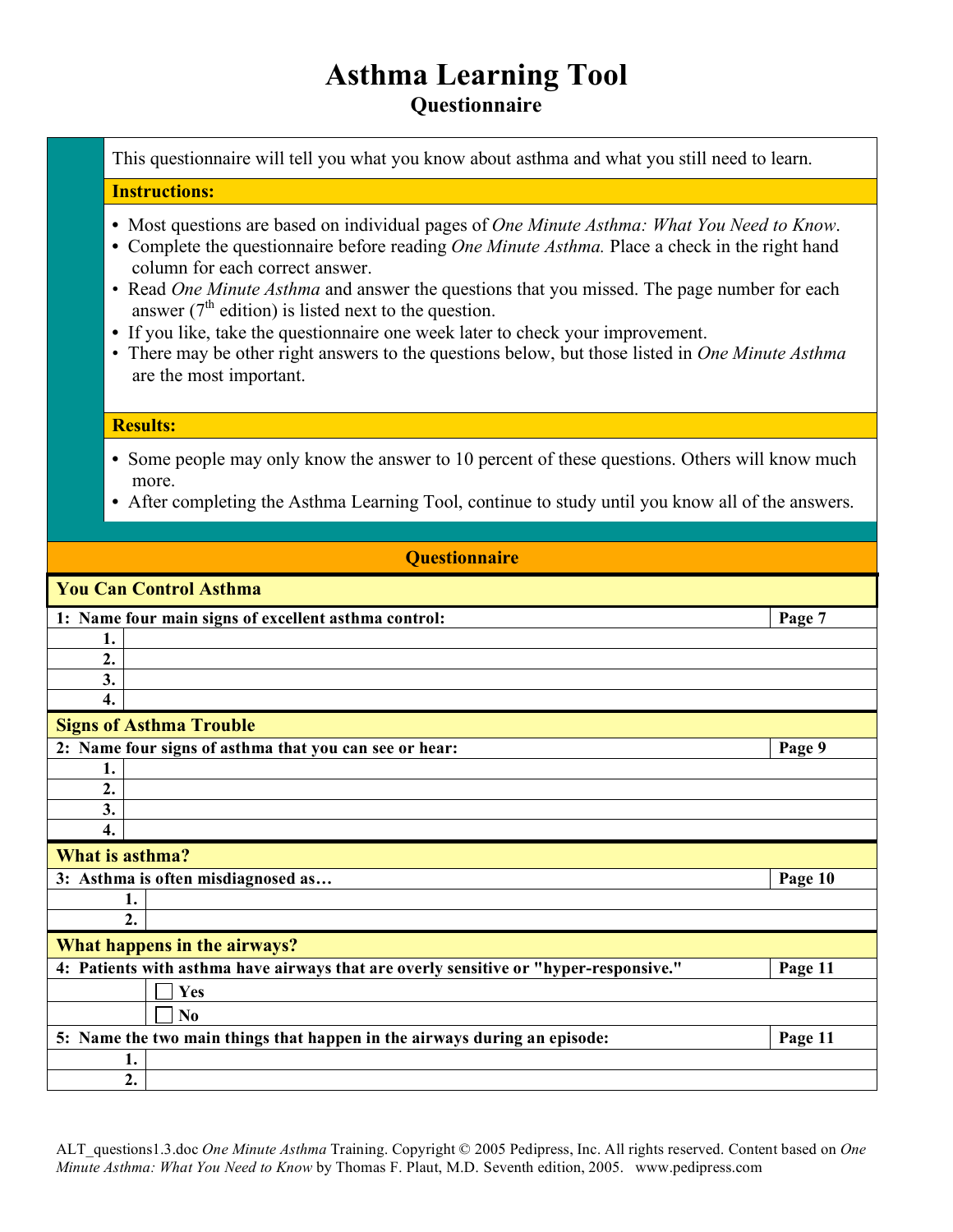| <b>Questionnaire</b>                                                                                        |         |
|-------------------------------------------------------------------------------------------------------------|---------|
| <b>Asthma Triggers</b>                                                                                      |         |
| 6: Name at least two major triggers of asthma:                                                              | Page 12 |
| 1.                                                                                                          |         |
| 2.                                                                                                          |         |
| 3.                                                                                                          |         |
| $\overline{4}$ .                                                                                            |         |
| 5.                                                                                                          |         |
| 7: Can effects of triggers last more than a week?                                                           | Page 13 |
| <b>Yes</b>                                                                                                  |         |
| No                                                                                                          |         |
|                                                                                                             |         |
| 8: Name at least two ways to reduce triggers:                                                               | Page 14 |
| 1.                                                                                                          |         |
| 2.                                                                                                          |         |
| 3.                                                                                                          |         |
| 4.                                                                                                          |         |
| 5.                                                                                                          |         |
|                                                                                                             |         |
| 9: Name at least two situations in which a person with poorly controlled asthma may cough:                  | Page 18 |
| 1.                                                                                                          |         |
| $\overline{2}$ .                                                                                            |         |
| 3.                                                                                                          |         |
| 4.                                                                                                          |         |
| 5.                                                                                                          |         |
|                                                                                                             |         |
| 10: Can sinus trouble trigger an asthma episode and interfere with its treatment?                           | Page 17 |
| Yes                                                                                                         |         |
| N <sub>0</sub>                                                                                              |         |
| <b>Asthma Medicines</b>                                                                                     |         |
| 11: What does a controller medicine do?                                                                     | Page 36 |
|                                                                                                             |         |
| 12: Name the most effective type of controller medicine:                                                    | Page 38 |
|                                                                                                             |         |
|                                                                                                             |         |
|                                                                                                             |         |
| 13: How do inhaled steroids (such as Aerobid, Asmanex, Azmacort, Flovent HFA, Pulmicort,<br>and QVAR) work? | Page 38 |
|                                                                                                             |         |
|                                                                                                             |         |
|                                                                                                             |         |
| 14: How do leukotriene modifier medicines (such as Accolate and Singulair) work?                            | Page 40 |
|                                                                                                             |         |
|                                                                                                             |         |
| 15: How does cromolyn work?                                                                                 | Page 41 |
|                                                                                                             |         |
|                                                                                                             |         |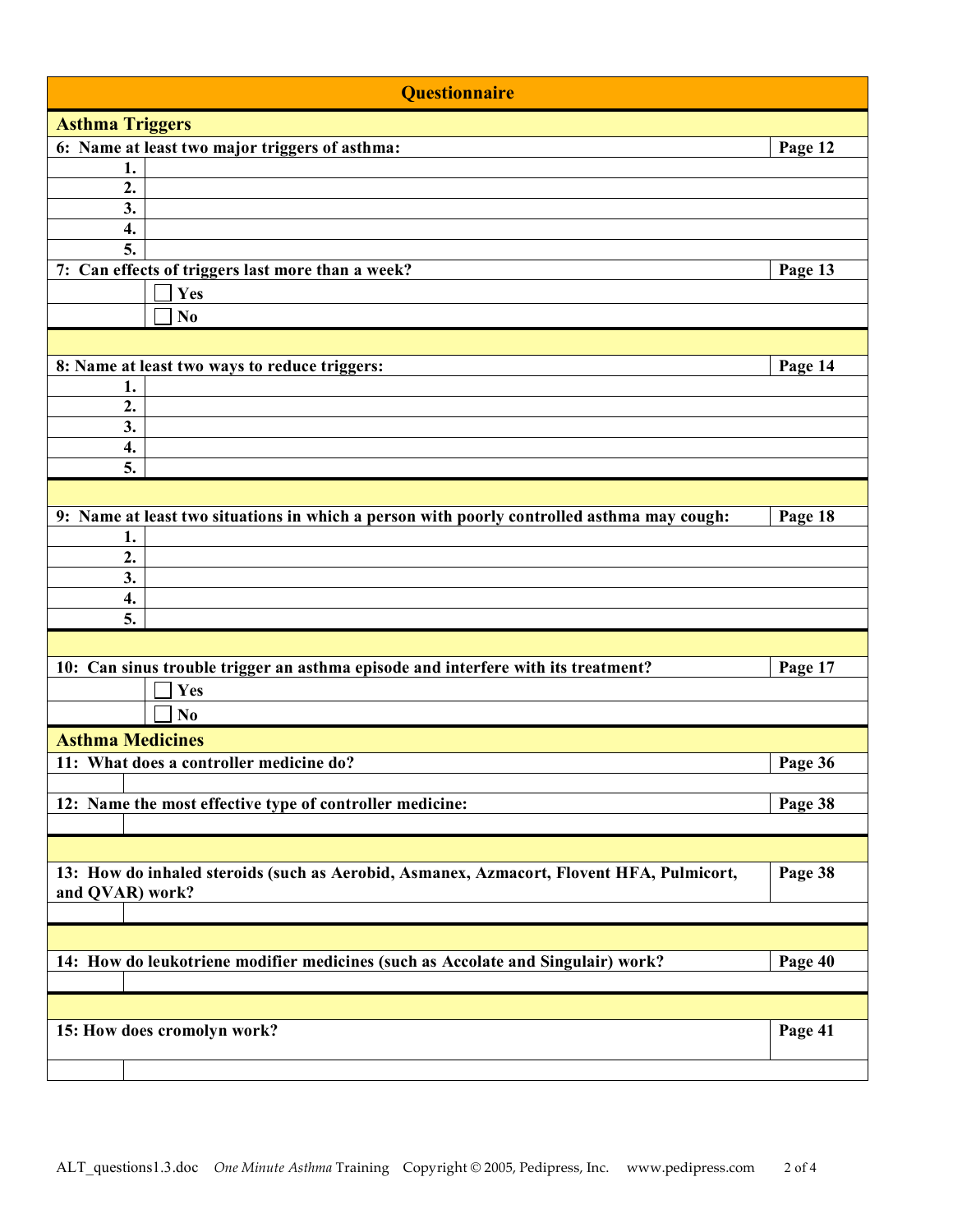| <b>Questionnaire</b>                                                                                                                   |          |
|----------------------------------------------------------------------------------------------------------------------------------------|----------|
|                                                                                                                                        |          |
| 16: Name one good effect of albuterol (Bricanyl, Maxair, Proventil HFA, Ventolin HFA and<br>Xopenex):                                  | Page 42  |
|                                                                                                                                        |          |
| 17: Name two side effects of albuterol:                                                                                                | Page 42  |
| 1.                                                                                                                                     |          |
| 2.                                                                                                                                     |          |
| 18: Purified albuterol (Xopenex) is a form of albuterol that is less likely to cause prolonged<br>hyper-responsiveness of the airways. | Page 42  |
| Yes                                                                                                                                    |          |
| No                                                                                                                                     |          |
| <b>Tracking Your Asthma</b>                                                                                                            |          |
| 19: A peak flow meter measures the fastest speed at which you can blow air out of your lungs.                                          | Page 21  |
| Yes                                                                                                                                    |          |
| N <sub>0</sub>                                                                                                                         |          |
|                                                                                                                                        |          |
| 20: Define the term symptom.                                                                                                           | *see end |
|                                                                                                                                        |          |
|                                                                                                                                        |          |
| 21: Define the term sign.                                                                                                              | *see end |
|                                                                                                                                        |          |
| <b>Using the Asthma Action Plan - Green Zone</b>                                                                                       |          |
| 22: Should you take your regular controller medicines daily when you are in the green zone?                                            | Page 32  |
| Yes                                                                                                                                    |          |
| No                                                                                                                                     |          |
| Using the Asthma Action Plan - High Yellow Zone                                                                                        |          |
| 23: What three actions should you take in the High Yellow Zone?                                                                        | Page 31  |
| 1.                                                                                                                                     |          |
| 2.                                                                                                                                     |          |
| $\overline{3}$ .                                                                                                                       |          |
| <b>Delivering Inhaled Medicines</b><br>24: Should you puff (prime) your inhaler (MDI) before use if you haven't used it for a week?    | Page 46  |
| Yes                                                                                                                                    |          |
| N <sub>0</sub>                                                                                                                         |          |
|                                                                                                                                        |          |
| 25: While you are having an asthma episode, why should you wait one to three minutes between                                           | *see end |
| puffs of a quick relief medicine?                                                                                                      |          |
|                                                                                                                                        |          |
| 26: How can you tell how much medicine you have left in your canister:                                                                 | Page 53  |
|                                                                                                                                        |          |
| 27: If you are using two inhalers (a quick relief medicine and an inhaled steroid) why should<br>you take quick relief medicine first? | Page 46  |
|                                                                                                                                        |          |